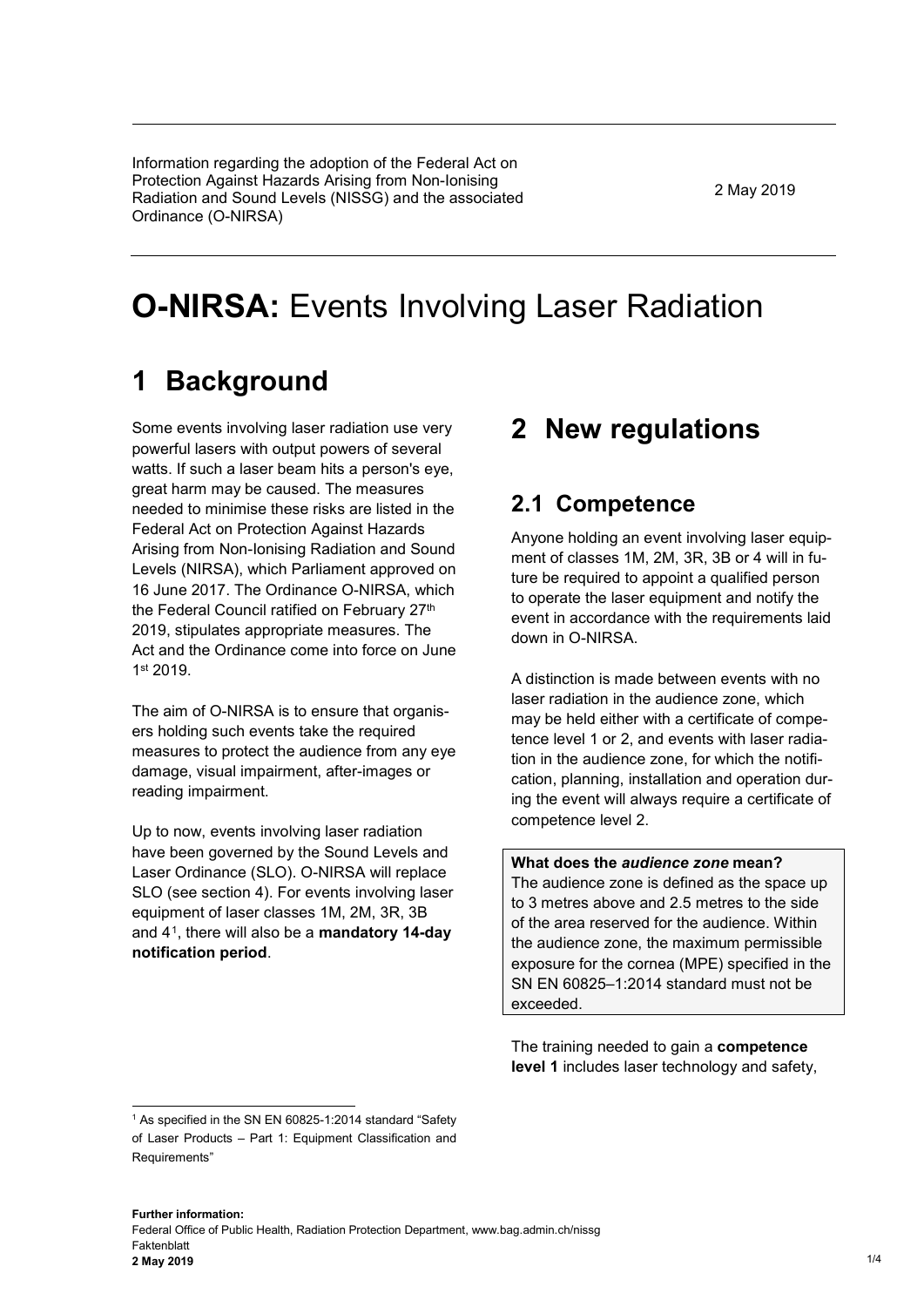health implications, requirements for events with laser beams, registration and legal requirements. The training needed to gain a **competence level 2** additionally includes the fundamental principles for calculating the maximum permissible exposure (MPE) and for programming laser shows.

For events **involving laser radiation in the audience zone**, a person with a certificate of competence level 2 must register the event and carry out tests on the laser equipment before the event. This person may instruct someone with a certificate of competence level 1 and have him or her monitor the event. Table 1 (see page 3) provides an overview of the O-NIRSA regulations: who is responsible, what training is required, who registers the event, and who is responsible for the on-site commissioning of the laser equipment.

### **2.2 Enforcement agency**

Until now, the cantons have been responsible for enforcing the regulations on events involving laser radiation. The Federal Office of Public Health (FOPH) is now assuming responsibility for enforcing the regulations on events involving laser radiation. The FOPH will operate an electronic notification portal, check the submitted notifications and monitor on-site compliance with the requirements.

## **2.3 Notification portal**

As of December 1<sup>st</sup> 2020 at the latest (see section 4), qualified persons must notify the FOPH about events involving laser radiation via the new notification portal, and will receive a confirmation of notification.

Furthermore, the FOPH must be notified of events involving laser radiation of any laser class that are projected into airspace for air traffic safety reasons. FOPH will automatically forward such notifications to the air traffic control authority.

In the case of several successive events or repeated identical events that take place at the same location or at different locations (e.g.

clubs or tours), it will in future be possible to submit a single notification for such a series of events.

## **3 Acquiring competence**

FOPH is currently drawing up the training plan and examination rules for acquiring the certificate of competence level 1 and 2. FOPH will issue an ordinance listing all the certificates from examination bodies that meet the requirements of the training plan and the examination rules, and that are in accordance with the latest scientific and technological developments.

Once the first examination bodies are declared, interested persons will be able to take a course. The **first courses** will probably be available by **the first quarter of 2020** at the latest. Once participants have passed the exam, the examination body will issue a certificate of competence level 1 or 2, depending on the course taken.

As of **December 1st 2020,** events with laser equipment of classes 1M, 2M, 3R, 3B or 4 may only be held by people who possess a certificate of competence entitled "Person with certificate of competence level 1 for events involving laser radiation" and / or "Person with certificate of competence level 2 for events involving laser radiation" (see section 4).

You can find up-to-date information on the status of the ordinance and course provision on the FOPH website. Please contact FOPH via the laser e-mail address [\(laser@bag.admin.ch\)](mailto:laser@bag.admin.ch) if you would like to be notified of the initial courses or would like to offer a course yourself.

## **4 Transitional provisions**

Events involving laser radiation can be held in accordance with the Sound Levels and Laser Ordinance of 28 February 2007 and notified to the relevant canton until **December 1st 2020** at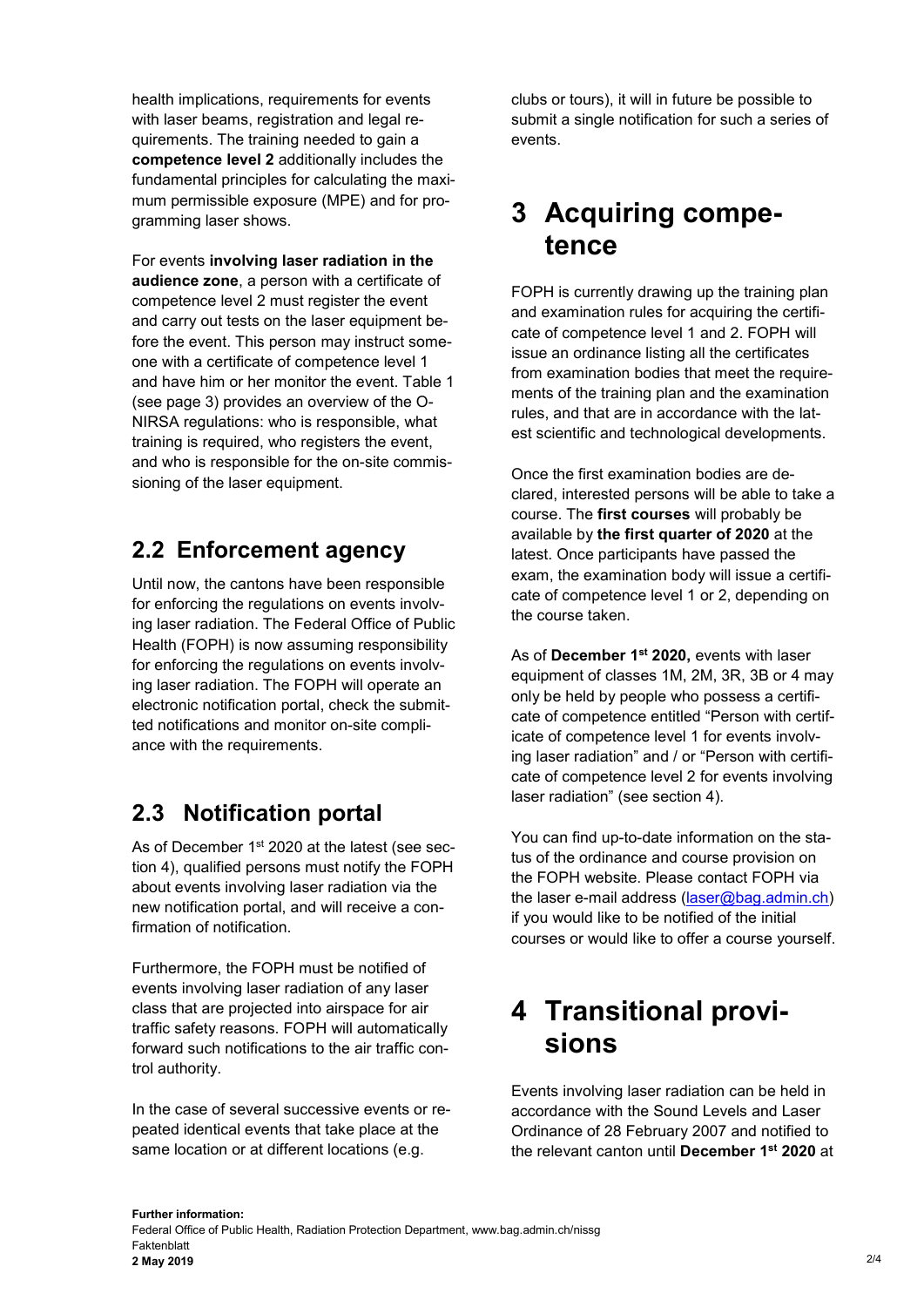the latest. As soon as a proficient person has gained their certificate of competence level 1 or 2, they can notify events involving laser radiation via the FOPH online notification portal (see section 2.3).

# **5 Contact**

Federal Office of Public Health FOPH Consumer Protection Directorate Non-Ionising Radiation and Dosimetry Section Schwarzenburgstrasse 157

#### CH-3003 Bern

www.bag.admin.ch/nissg [nissg@bag.admin.ch](mailto:nissg@bag.admin.ch)